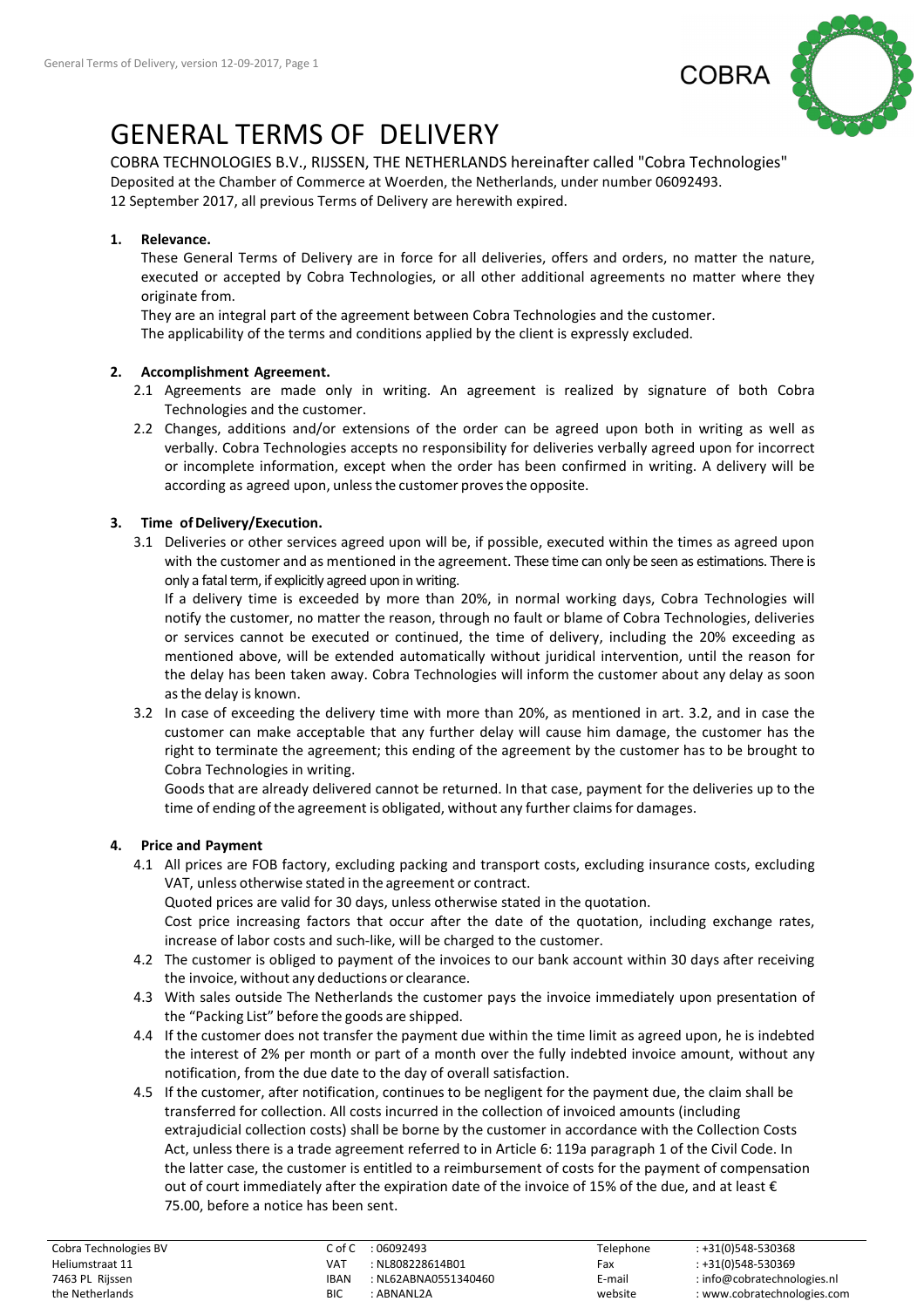

## 5. Rights of the industrial ownership.

- 5.1 Unless otherwise agreed upon, the author rights as well as all other rights of intellectual or industrial ownership of all existing information, acquired in or out of the area of the agreement or the time of the agreement, will follow inventor ship.
- 5.2 In any case, the customer will have the right of use of all knowledge and information necessary for the realization and commercialization of the results aimed at by this agreement.
- 5.3 All reports, calculations, drawings and other goods related to the commissioned work according to art. 2. will be owned by customer, subject to the secrecy obligations of Article 6 with respect to Cobra Technologies 's confidential information included within the reports, calculations, drawings and other goods and provided that all debts from this agreement have been paid for.

### 6. Secrecy.

- 6.1 All exchanged information, documents and goods set available, including those not considered confidential, are and remain the sole property of the supplying party and will be returned immediately when the order is completed, including all copies. Both parties agree to treat all Confidential Information disclosed by the other party in accordance with the terms and conditions of the Non-Disclosure Agreement entered into between the parties and having the Effective Date as expressed in the NDA.
- 6.2 Both parties of the agreement will take precautions, within reason, in order to keep secret all information of a recognizable confidential nature, received from the other party.
- 6.3 Confidential information will be recognized as such, if both parties have brought this to the knowledge of one another in writing.

### 7. Patents.

- 7.1 If the execution of a research or development order by Cobra Technologies leads to patentable inventions or results which directly or indirectly are part of the results aimed at by this agreement, the Principal has the right, in deviation of art 5.1, to apply for a patent in his name and for his account.
- 7.2 In addition to those rights owned by or granted to customer in accordance with article 7.1 above, customer shall be given by Cobra Technologies a first option to negotiate an exclusive license to Cobra Technologies 's rights in the patentable inventions or results of article 7.1. Such exclusive license shall the subject of a separate written license agreement, including a reasonable royalty as agreed upon by the parties. If the customer has not notified in writing to Cobra Technologies, within six months after the later of having been notified by Cobra Technologies of a patentable invention or the date of termination of this agreement, that customer wishes to exercise its option to an exclusive license, Cobra Technologies shall be free to license its rights in such patentable inventions or results to third parties without any compensation to customer.

#### 7.3 The customer and Cobra Technologies will notify one another in the case of:

- a. The surmise that a patentable invention, as meant in art. 7.1., has been done.
- b. The fact that a patent application will be filed;
- c. The contents of this application.

When applying for a patent application they will give one another all necessary support to do so. In case the other party makes extra expenses which, within reason and within the scope of the order, should not be charged to that party, they may be reimbursed by the applying party.

7.4 In case the customer uses his right to apply for a patent, Cobra Technologies retains the right to use the research results for his own research purposes only. After the patent has been granted the customer grants to Cobra Technologies a gratis non-transferable right to use the knowledge for research purposes only.

#### 8. Liability

- 8.1 If Cobra Technologies and/or any persons involved by Cobra Technologies in the execution of an order is liable, this liability is limited to the stipulations of this provision.
- 8.2 Cobra Technologies is not liable for damage of whatever nature, arising because of assumed use by Cobra Technologies of false and / or incomplete data provided by Customer on behalf of the Customer.
- 8.3 If Cobra Technologies is liable for any damage, liability is limited to a maximum amount of the invoice value of the order, for at least that portion of the order which the liability relates to.
- 8.4 User's liability is always limited to the amount paid out by its insurer, as appropriate.

| Cobra Technologies BV | C of C      | :06092493            | Telephone | $: +31(0)548 - 530368$      |
|-----------------------|-------------|----------------------|-----------|-----------------------------|
| Heliumstraat 11       | VAT         | : NL808228614B01     | Fax       | : +31(0)548-530369          |
| 7463 PL Rijssen       | <b>IBAN</b> | : NL62ABNA0551340460 | E-mail    | : info@cobratechnologies.nl |
| the Netherlands       | <b>BIC</b>  | : ABNANL2A           | website   | : www.cobratechnologies.com |
|                       |             |                      |           |                             |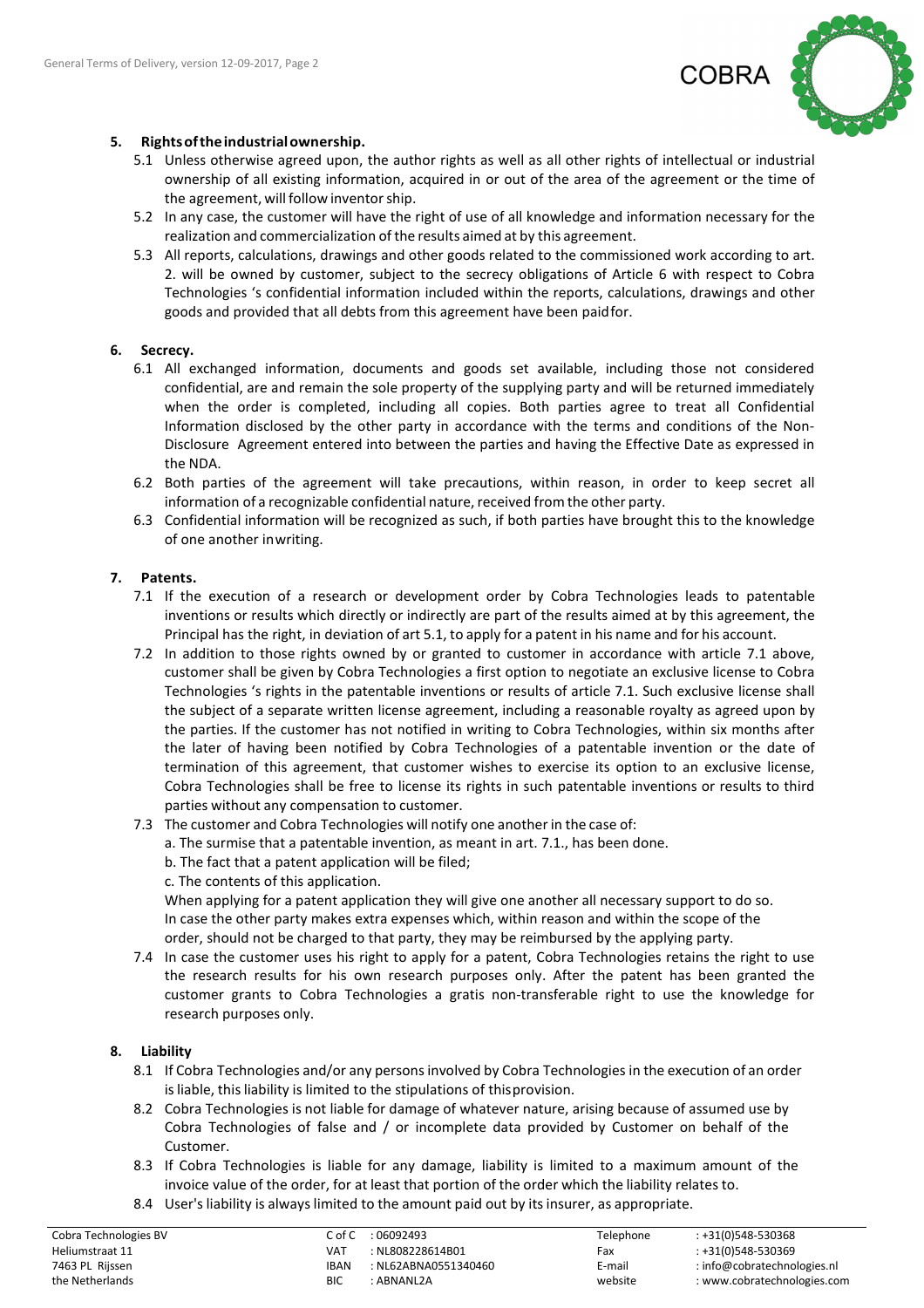

8.5 Cobra Technologies is liable only for direct damage.

Direct damage is only the reasonable costs incurred to establish the cause and extent of the damage, where the establishment relates to damage under these conditions, any reasonable costs of Cobra Technologies to the poor performance to let the agreement, insofar as this can be attributed to Cobra Technologies and reasonable costs incurred to prevent or mitigate damage, insofar as the Customer demonstrates that these expenses resulted in mitigation of direct damage under these conditions. Cobra Technologies is never liable for indirect damages, including consequential damages, lost profits, lost savings and damage due to business interruption.

- 8.6 The limitations of liability included in this article do not apply if the damage is due to intent or gross negligence of user or his senior subordinates.
- 8.7 Cobra Technologies will inform the customer as soon as possible of any information of importance in this matter and will, within reason, give all support to the customer allowing the customer to protect his interests as well as is possible.

### 9. Fulfilment of the Order; Termination.

- 9.1 The order is considered to be fulfilled and the agreement to be terminated if all activities and the exchange of data and reports as described elsewhere in these terms are finished, to the findings of both parties and if the customer has fulfilled his obligations for the payment due on account of this agreement.
- 9.2 In case of preliminary termination of the agreement, no matter the reason, settlement will take place in accordance to the ratio of the actual work performed by Cobra Technologies until the time of postponement or termination of the order.
- 9.3 After termination, the terms will remain in force if one of the parties, within reason, can be assumed to have continued interest.

### 10. Guaranties and reclamations.

10.1 With due allowance for what has been defined elsewhere in these terms, Cobra Technologies guaranties the reliability and quality of the delivered and/or manufactured materials. Prevailing are the specifications of by Cobra Technologies delivered products, unless it is otherwise determined in the agreement.

In research and/or development orders, the conditions of the resulting products and/or services will be settled in the agreement, if applicable.

Guaranties of deliveries by Cobra Technologies will be granted if and in so far the manufacturer/supplier concerned grants the guaranties.

- 10.2 Guaranties will lapse if the customer himself carries out changes and/or repairs or has them carried out for him, or if he uses the deliveries for other purposes than they are meant for, or if he has, to the judgement of Cobra Technologies, inexpertly treated, used or maintained the deliveries.
- 10.3 If the customer does not honour one of his obligations with respect to the delivered goods and/or services, Cobra Technologies is released from all guaranties. Besides the liability as described in these terms, complying with the guaranties is the only and total damage compensation.
- 10.4 With respect to what elsewhere in these terms has been determined, all reclamations have to be brought to Cobra Technologies in writing within 8 days after the date of delivery, with an accurate description of the nature and basis of the complaints. For invoices it is 8 days after the date of postage. For reclamations concerning hidden defects (at the time of delivery not visible defects) there is an utmost term of 3 months after the date of delivery, whereas these reclamations must be filed within 8 days after diagnosing the hidden defects.
- 10.5 After passing the 8 days term, the customer is considered to have accepted the deliveries or to have approved of the invoice. After that, reclamations will not be accepted, except in the case of hidden defects.
- 10.6 Filing of reclamation never releases the customer from his payment obligations.
- 10.7 Returning of already delivered goods is only allowed after preliminary consent in writing by Cobra Technologies, under conditions determined by Cobra Technologies.

## 11. Retention of title

- 11.1 All Cobra Technologies products delivered and remaining to be supplied remain exclusively owned by Cobra Technologies until all claims that Cobra Technologies has or will obtain on the Client, including at least the claims mentioned in article 3: 92BW paragraph 2 fully are paid.
- 11.2 As long as the ownership of the business has not passed on to the Client, it may not pledge or assign to

| Cobra Technologies I |
|----------------------|
| Heliumstraat 11      |
| 7463 PL Rijssen      |
| the Netherlands      |